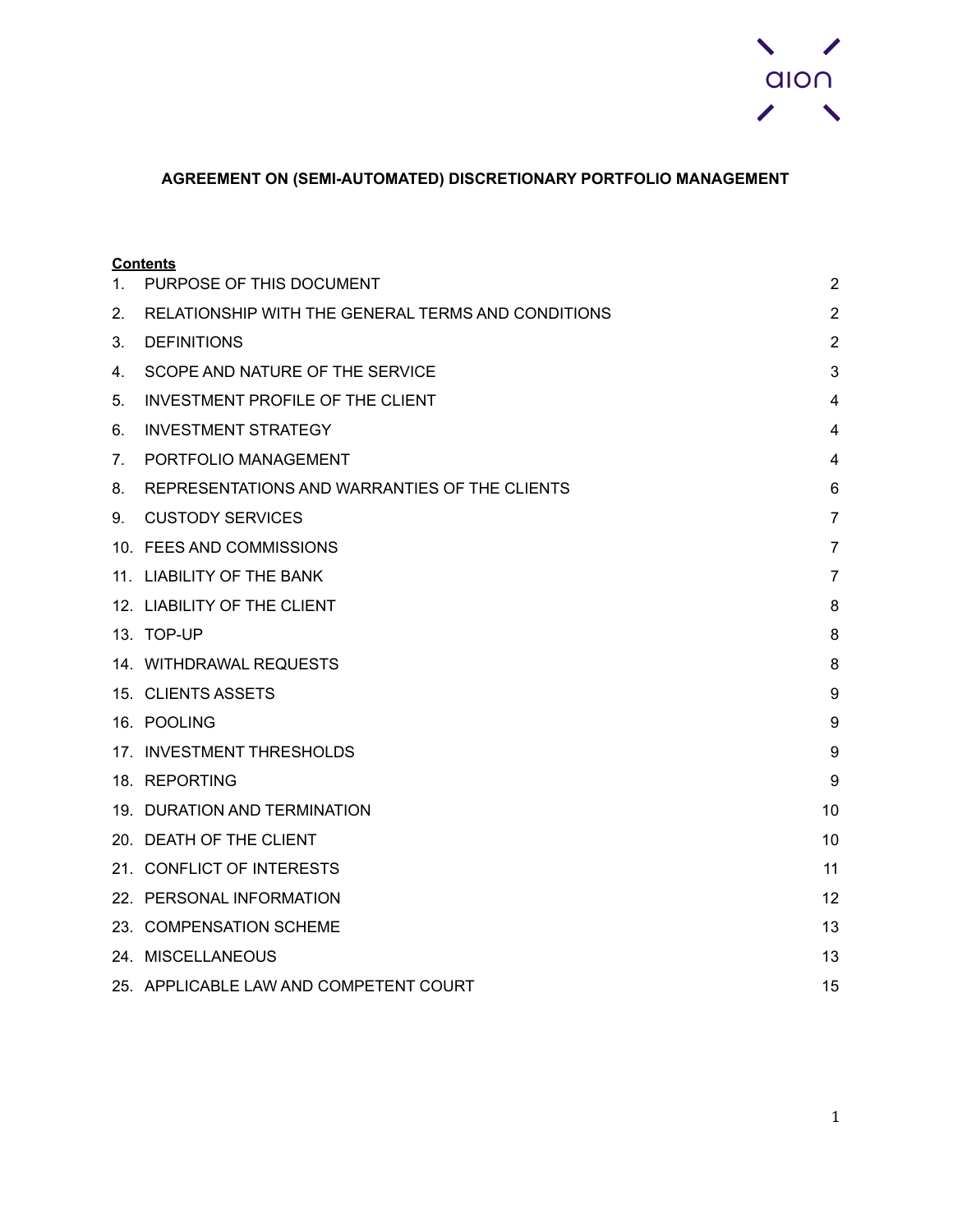# <span id="page-1-0"></span>1. PURPOSE OF THIS DOCUMENT

1.1. This agreement (the "**Agreement**") governs the relationship between (A) AION Bank SA/NV, a credit institution incorporated as a company limited by shares under the laws of Belgium, with registered office at Manhattan Center, Avenue du Boulevard 21, 1210 Brussels, Belgium, registered with the Crossroads Bank of Enterprises under number 403.199.306, VAT BE403.199.306 (the "**Bank**"), and (B) you (the "**Client**" or "**You**").

Parties A and B are together referred to as the "Parties" and individually a "Party".

- 1.2. The Client has an active Premium Membership with the Bank. Under this Premium Membership, the Client has access to a service of (semi-automated) portfolio management (the "**Service**").
- 1.3. The Service is offered by the Bank.
- 1.4. The scope of the Service and the obligations of the Parties in the framework of the Service are defined in this Agreement.
- <span id="page-1-1"></span>2. RELATIONSHIP WITH THE GENERAL TERMS AND CONDITIONS
- 2.1. The Service is offered within the framework of the Bank's general Terms and Conditions as approved by the Client (the "**Terms and Conditions**"). Unless otherwise provided in this Agreement, any term starting with a capital letter has the same meaning as foreseen in the Terms and Conditions.
- 2.2. In the case of discrepancy between this Agreement and the Terms and Conditions, this Agreement should prevail.
- <span id="page-1-2"></span>3. DEFINITIONS
- 3.1. The following terms have the following meanings:
- 3.1.1. Bank: has the meaning provided in Clause
- 3.1.2. Bank Business Day: all days except for every Saturday, every Sunday, public holiday and days where the company seat of the Bank in Belgium is not open.
- 3.1.3. Custodian: has the meaning provided in Clause 9.1. Custodians facilitate access to the securities investment market by providing securities investment related services (e.g. custody, asset administration, tax and foreign exchange services, collateral management, securities financing) to institutional investors or financial service providers in the investment chain.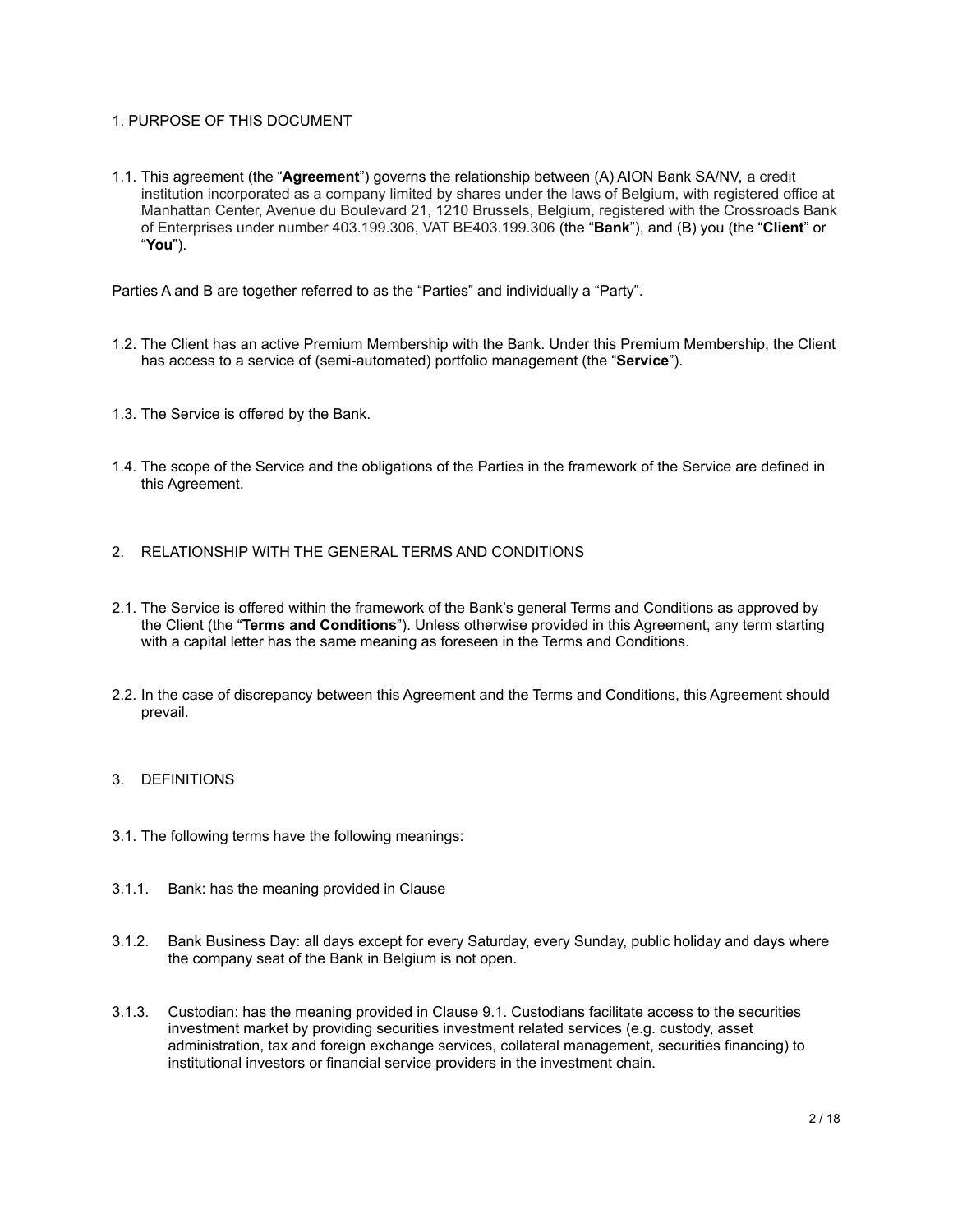- 3.1.4. EEA: the European Economic Area.
- 3.1.5. ETF: Exchange Traded Fund.
- 3.1.6. FX: means foreign exchange.
- 3.1.7. GDPR: the General Data Protection Regulation (EU) 2016/679.
- 3.1.8. Money Laundering Regulations: Directive (EU) 2018/843 of the European Parliament and of the Council of 30 May 2018 amending Directive (EU) 2015/849 on the prevention of the use of the financial system for the purposes of money laundering or terrorist financing, and amending Directives 2009/138/EC and 2013/36/EU and any European or domestic implementation measures applicable to the Bank.
- 3.1.9. MTF : a multi-trading facility.
- 3.1.10. OTF: an organised trading facility.
- 3.1.11. Party: has the meaning provided in Clause 1.1.
- 3.1.12. Retail Client: a retail client in the meaning of the royal decree of 19 December 2017 implementing the rules and modalities of the Directive on markets and financial instruments, as amended from time to time.
- 3.1.13. Service: has the meaning provided in Clause 1.2.
- 3.1.14. Terms and Conditions: has the meaning provided in Clause 2.1.
- 3.1.15. The Agreement: this Agreement on semi-automated discretionary portfolio management.
- <span id="page-2-0"></span>4. SCOPE AND NATURE OF THE SERVICE
- 4.1. The Bank offers (semi-automated) discretionary portfolio management services. The Bank does not provide advice but carries out financial transactions at its discretion on behalf of the Client, consistent with the Client's asset allocation and investment profile.
- 4.2. Under the Service, the Client mandates the Bank, with the authorisation to sub-delegate to third parties, to invest and manage the amounts the Client wishes to allocate to the Service as well as all assets of whatever nature that the Bank will acquire on behalf of the Client in the performance of the Service.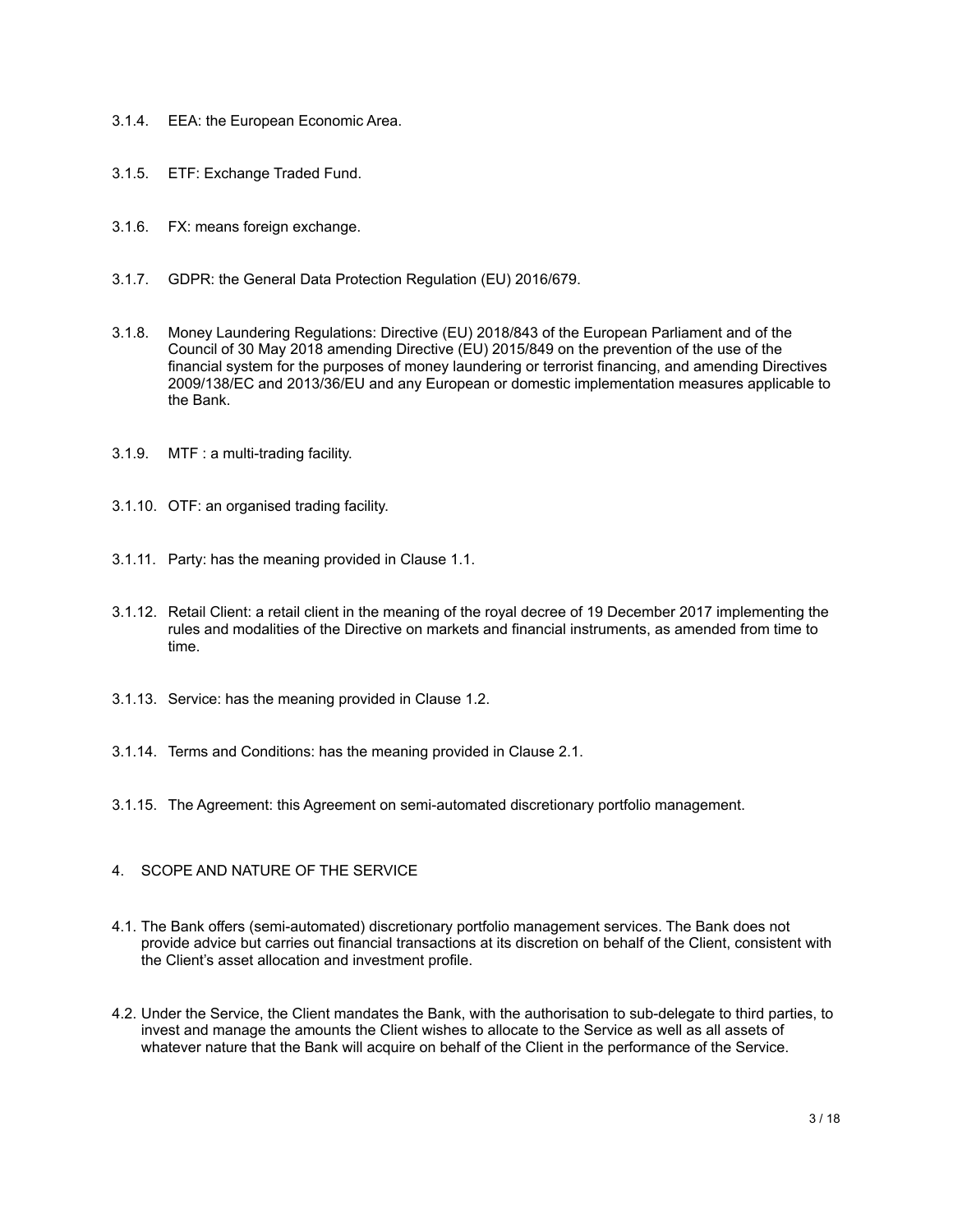- 4.3. The mandate granted to the Bank is of a discretionary nature, meaning that the Bank will solely decide whether and how to invest the Client's assets, being understood that the Bank will always act in the Client's best interest.
- 4.4. In accordance with the above-mentioned mandate, the Client waives his/her right to intervene in the management of his/her assets within the framework of the Service and he/she understands that he/she will not be able to carry out specific transactions or give the Bank orders to carry out specific transactions (e.g. acquire or sell a specific financial instrument).
- <span id="page-3-0"></span>5. INVESTMENT PROFILE OF THE CLIENT
- 5.1. The Bank, using the relevant tools and software, including algorithms, ensures the (semi-automated) management of the Client's portfolio in accordance with the Client's investment profile, which notably takes into account the Client's investment objectives, his/her knowledge and experience in financial services and instruments, and his/her financial situation.
- 5.2. The Client may update his/her investment profile from time to time. Updating a Client's investment profile may result in his/her target asset allocation changing. The Bank will reallocate the Client's assets accordingly and notify the Client of any transactions executed. If the change of profile is such that the Client's investment should stop, the Bank reserves the right to suspend the Agreement and withdraw the Client's assets from any financial instruments.
- 5.3. The Client is considered and will be treated as a Retail Client and will benefit from the associated protective legal regime.
- <span id="page-3-1"></span>6. INVESTMENT STRATEGY
- 6.1. The Bank offers different investment portfolios consisting of shares of ETFs and corresponding to various investment strategies, including thematic investment strategies.
- 6.2. The Client has been informed of and has agreed to the investment strategy followed by the Bank. The Client is aware and accepts all the risks associated with this investment strategy. More details are available in Annex I.
- 6.3. Restrictions may apply on the number of different portfolios the Client may create.
- <span id="page-3-2"></span>7. PORTFOLIO MANAGEMENT
- 7.1. Best Execution Policy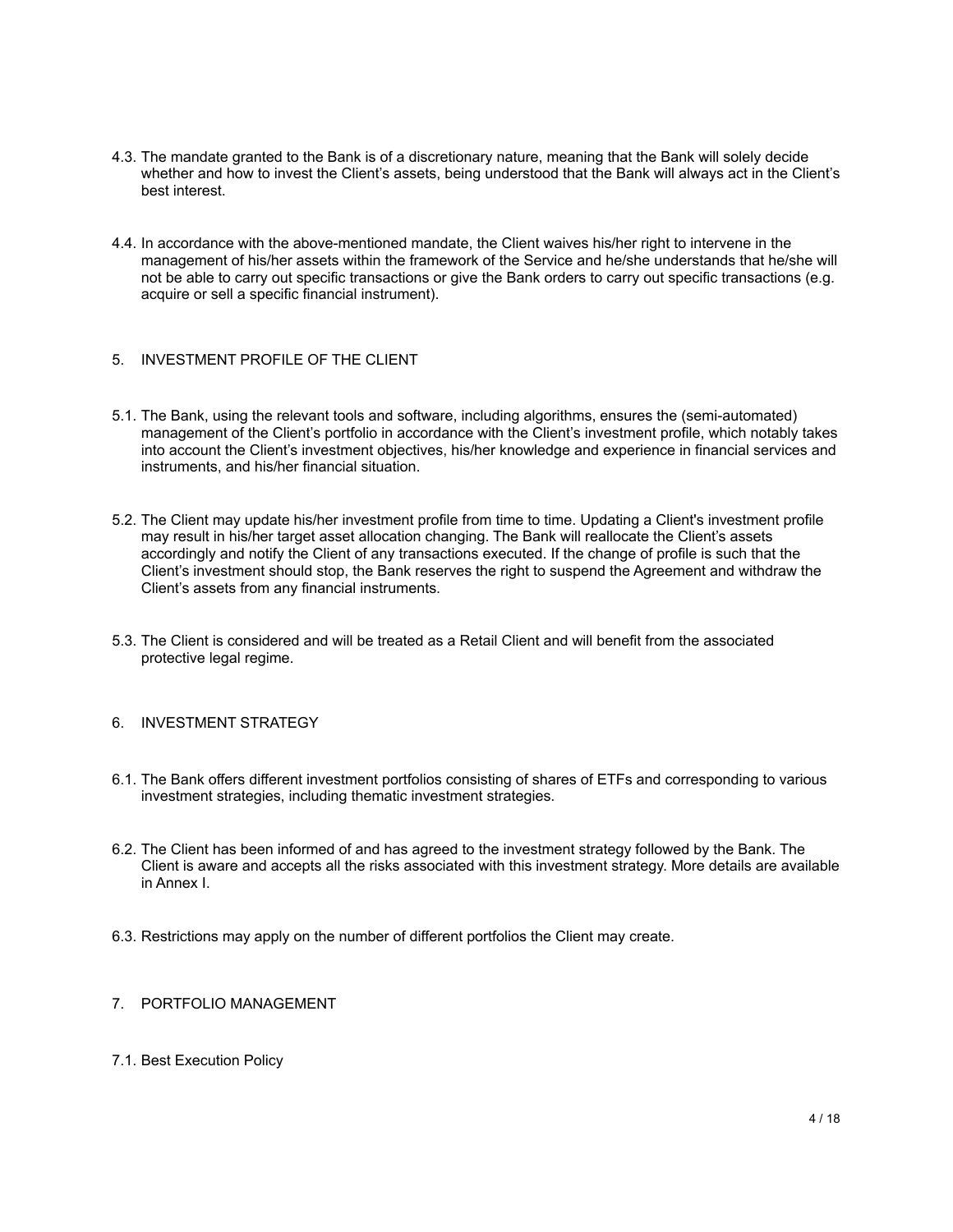- 7.1.1. The Bank undertakes transactions without disadvantaging its clients. Consistent with the applicable rules, the Bank takes certain steps to obtain the best possible result, taking into account price, costs, speed, likelihood of execution and settlement, size, nature or any other consideration relevant to the execution of the order. When trading, the Bank provides best execution (applied equally to single bargains or aggregated/grouped orders), meaning that transactions should be on the best terms reasonably available.
- 7.1.2. The Bank treats all clients fairly and makes all decisions on which instruments to purchase and when to trade on behalf of its clients. The Bank aggregates and nets all client orders, trading on a consolidated basis. The steps of the process are:
- 7.1.2.1. an algorithm reviews each client's goal to generate individual orders;
- 7.1.2.2. All individual orders are aggregated and internally netted, generating single execution orders per instrument;
- 7.1.2.3. The Bank executes the trades orders according to the aforementioned best execution practices; and
- 7.1.2.4. After execution and payment settlement, the newly held instruments are recorded on the Client's account and a trade confirmation is sent to the Client.
- 7.1.3. To ensure best execution, the Bank periodically reviews its procedures, trading system choices, arrangements, and any other relevant execution factors.
- 7.1.4. The Bank executes trades in various manners, including by electronic order books, retail service providers, agency crosses, telephone and electronic algorithmic systems and, where relevant, makes use of appointed representatives committed to achieving best execution for clients. The Bank will keep a record of all aforementioned trades. Those that do not fall into the above categories may have restricted liquidity or trade venues.
- 7.1.5. The Bank will execute the trade as soon as reasonably practicable unless a delay will better serve the Client's interest. Trades will be transacted in the same order as they were generated by the system unless specific trades have conditions attached which may alter their order of priority.
- 7.1.6. The Bank uses its discretion to determine the execution venue for a trade, which may include an exchange, MTF, OTF or a broker.
- 7.1.7. The Bank typically trades on a bi-weekly basis. The Bank may however change the days on which they trade or decide to trade less frequently if, in its discretion, the Bank considers this as necessary or desirable to do so.

# 7.2. Fractional Investing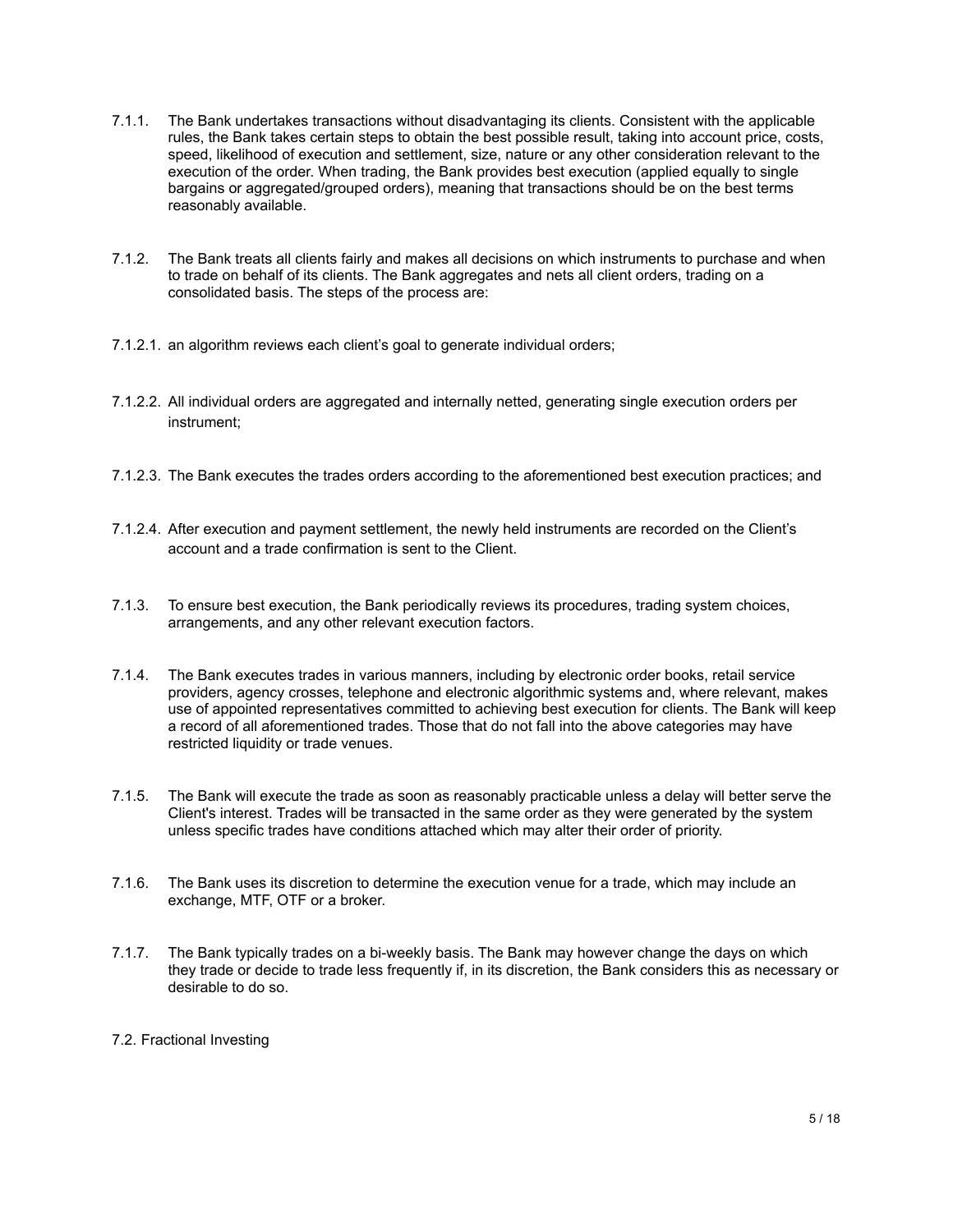- 7.2.1. To provide the Client with a balanced portfolio regardless of the amount invested, the Bank system can attribute the Client a proportion of an ETF. This means that where the amount invested does not allow the Bank to construct a portfolio that is consistent with the Client's risk appetite using whole shares, the Bank will round down to the nearest number of whole shares and create fractional entitlements. The Client's portfolio will subsequently always be in line with his/her risk level and the rebalancing policy.
- 7.2.2. Where the Client holds fractional entitlements, the beneficial interest to them will be the Client's alone. As with the Client's whole ETF shares, the Bank will safeguard them for the Client as per its permissions and applicable rules.

# 7.3. Stabilisation

7.3.1. The Bank may from time to time carry out certain transactions on the Client's behalf where the price may have been influenced by measures taken to stabilise it. Stabilisation enables the market price of a security to be maintained artificially during the period throughout which new securities are being sold to the public. Stabilisation may affect not only the price of the new issue but also the price of other securities. The effect of stabilisation may be to keep the price of certain securities at a higher level than they would otherwise be during the period of stabilisation. The Bank will endeavour not to take part in stabilisation. The fact that a new issue or a related security is being stabilised should not be taken as any indication of the level of interest from investors, nor of the price at which they are prepared to buy the securities.

## <span id="page-5-0"></span>8. REPRESENTATIONS AND WARRANTIES OF THE CLIENTS

- 8.1. The Client represents that he/she is the full owner of the funds invested in the Service and that he/she has all the rights necessary to invest such funds in the Service.
- 8.2. The Client represents and warrants that he/she is a natural person of at least eighteen (18) years old and who has the necessary legal capacity for entering into this Agreement and undertake all the obligations and grant all the rights the Agreement entails.
- 8.3. The Client declares that he/she has honestly, accurately, and fully provided the Bank with all the information relevant to have a clear view on his/her investment profile and, in particular, to understand the Client's investment objectives, his/her knowledge and experience in financial services and instruments, and his/her financial situation.
- 8.4. The Client understands and accepts that many risks are associated with investing in financial instruments. The most common risks may be summarised as follows (non-exhaustive list):
- 8.4.1. Past performance is not an indicator of future performance;
- 8.4.2. The value of investments may go down as well as up;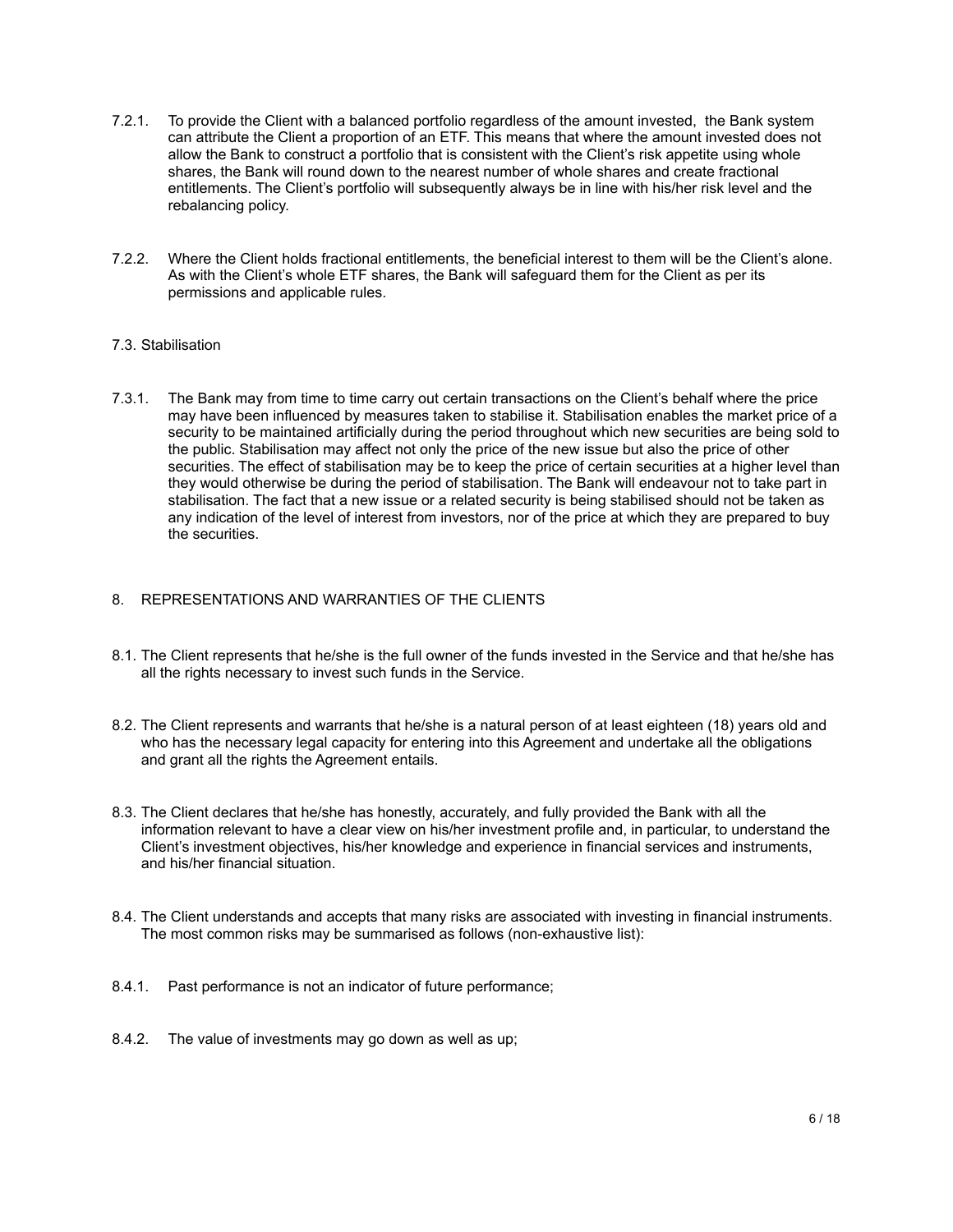- 8.4.3. There is no guarantee to make a profit and the Services may result in a loss, possibly for the totality of the investment;
- 8.4.4. The price or value of investments may fluctuate significantly;
- 8.4.5. Income distributions may fluctuate significantly.

# <span id="page-6-0"></span>9. CUSTODY SERVICES

- 9.1. The Bank will safeguard the Client's assets as authorised custodian.
- 9.2. Income earned on the investments held in the Client's portfolio (e.g. dividends, interests, etc.) will be remitted to the Client's portfolio and may be reinvested. The Bank will not pay or credit interest to the Client where it holds cash for the account of the Client within the scope of the Service.
- 9.3. As a custodian, the Bank may, at times, receive dividends, interest and other rights or payments in respect of the investments the Client holds and may, when required: (i) withhold or deduct tax or other amounts from such payments and (ii) deduct any costs incurred by it when complying with these obligations, from the Client's associated account. It is the Client's sole responsibility to reclaim any such withholdings or deductions where the Client is eligible to do so.
- 9.4. The Client acknowledges that the Bank reserves the right to outsource certain custody services to regulated third parties (sub-custodians).

#### <span id="page-6-1"></span>10. FEES AND COMMISSIONS

10.1. All the fees and costs, with the exception of applicable taxes, due by the Client for the Service are included in the Client's Membership Fee.

# <span id="page-6-2"></span>11. LIABILITY OF THE BANK

- 11.1. The Bank undertakes to provide the Service in a professional manner.
- 11.2. The Bank is only liable for the direct damage and losses generated by a breach of its obligations under this Agreement or the applicable law. The Bank is not liable for any consequence resulting from an Act of God or a Force Majeure understood in their broadest sense. The mere fact that the Client's portfolio(s) lose(s) value does not mean that the Bank is liable.
- 11.3. The Bank's obligations under this Agreement are obligations of means ("obligations de moyen"/"middelenverbintenissen").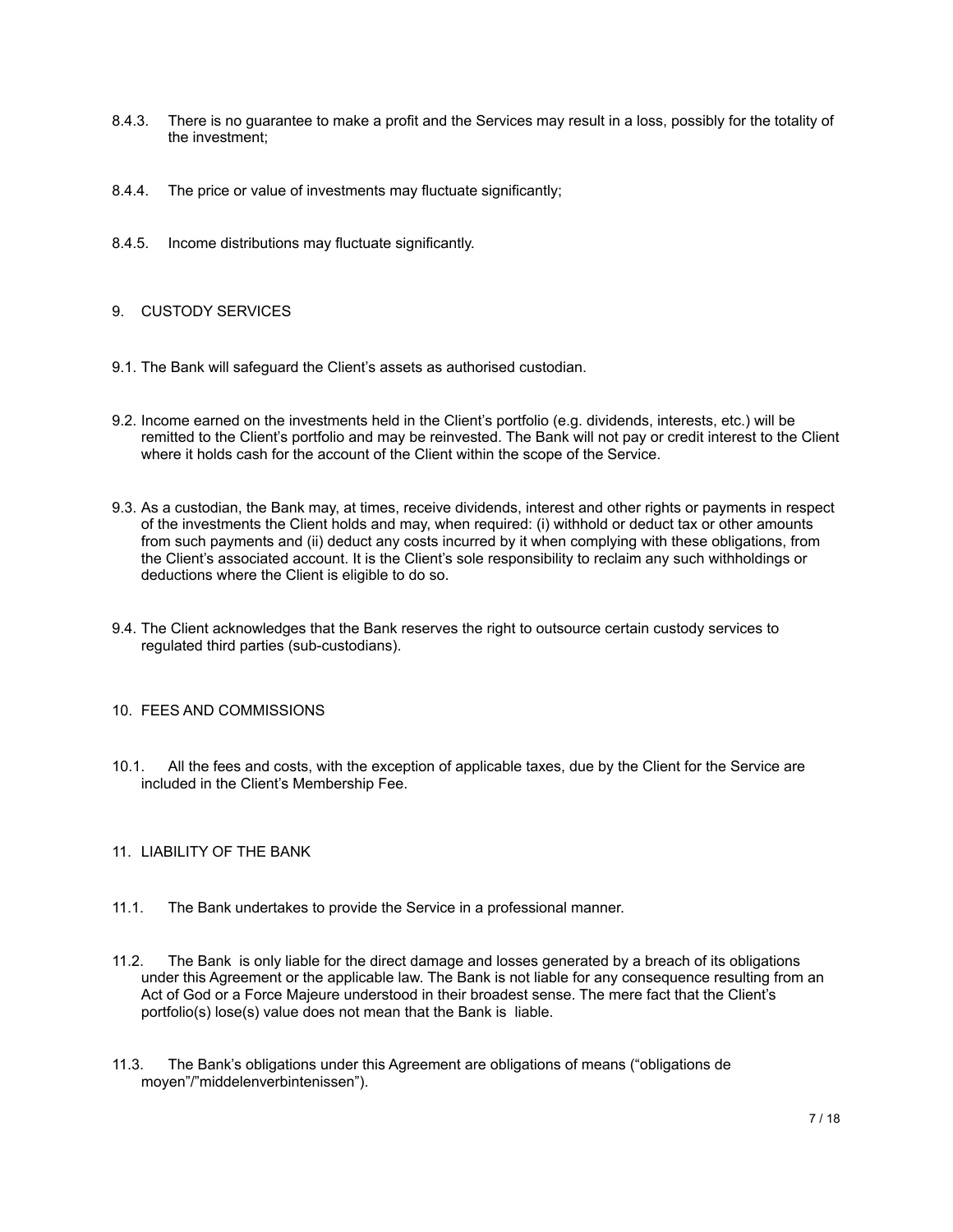# <span id="page-7-0"></span>12. LIABILITY OF THE CLIENT

- 12.1. The Client is liable for and will compensate any damage suffered by the Bank and resulting from the Client's breach of any of his/her contractual or legal obligations.
- 12.2. The Client is liable for any and all losses arising from unauthorised transactions where:
- 12.2.1. The Client has with intent or gross negligence compromised the security of his/her access to the App and/or the Service or failed to comply with his/her obligations to use the App and/or the Service in a way prescribed by this Agreement; or

12.2.2. The Client fails to notify the Bank about an unauthorised or incorrect transaction within twelve (12) months of the date of that transaction.

## <span id="page-7-1"></span>13. TOP-UP

- 13.1. To activate the Service, the Client needs to top-up his/her portfolio with the minimum investment threshold as defined in Clause 17.
- 13.2. There might be some time between the Client's decision to top-up and the receipt of the invested cash on the Client's portfolio. The Bank is not responsible for any damage or loss resulting from potential delays.
- 13.3. The Bank may offer the opportunity to the Client to set automatic top-ups (i.e. standing orders) of his/her portfolio.
- 13.4. To limit the costs of money transfers and FX fees, the Bank may pool (also known as "aggregating") the Client's top-ups with those of other clients. The Client accepts that his/her money may get deposited in an account with other clients' money and, if so, that the Client might not have a claim for a specific sum in a specific account. In such an event, given that the Client's claim would be against the pool, if there is a shortfall, the Client could share pro rata in that loss.

#### <span id="page-7-2"></span>14. WITHDRAWAL REQUESTS

14.1. Withdrawal requests must be made via the App and are subject to the investment thresholds as mentioned in Clause17.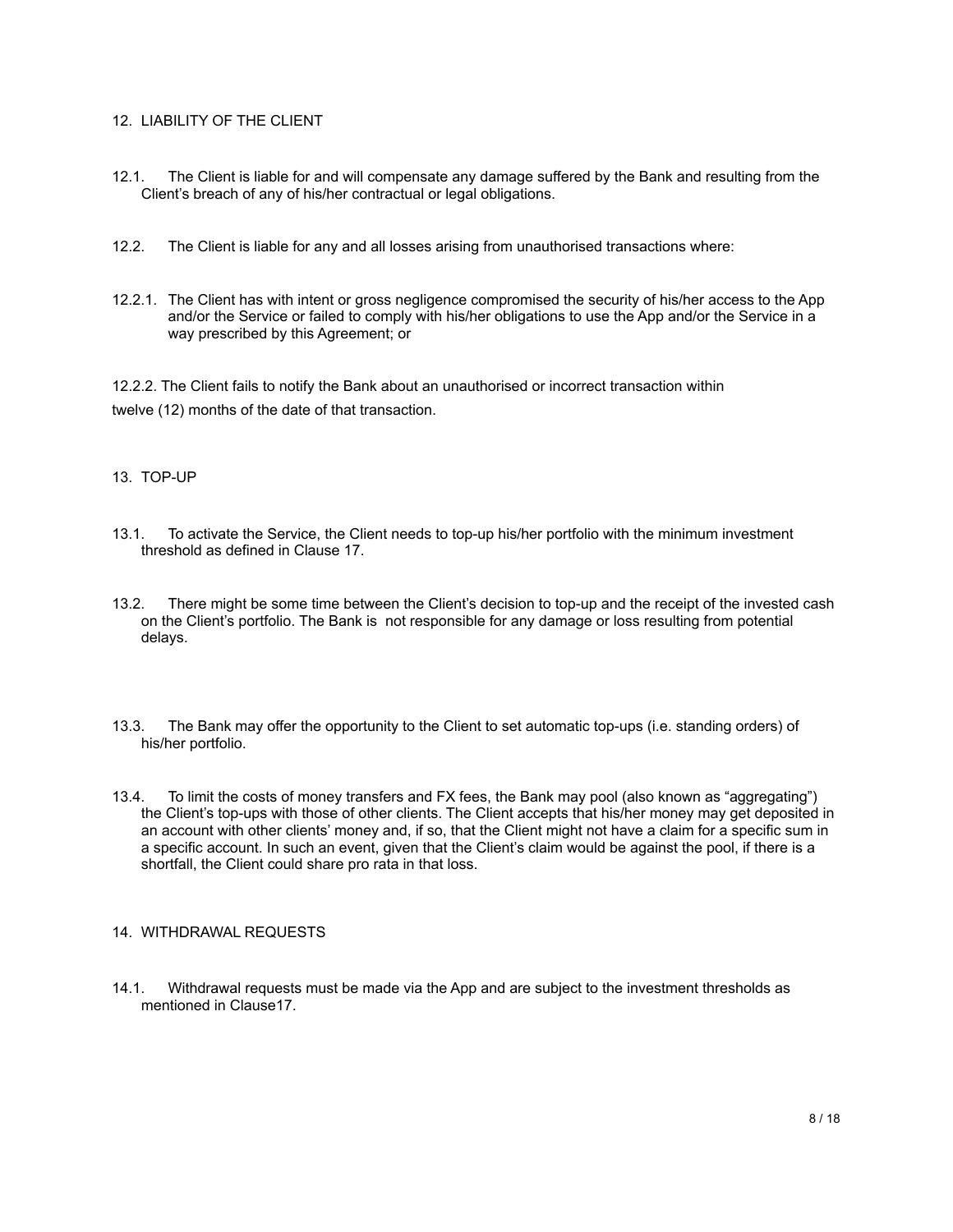- 14.2. When a Client makes a withdrawal request, the Bank may limit the destination bank account to the bank account that the Client used to invest in the Service. In exceptional circumstances, the Bank may not be able to sell all the assets required to satisfy the Client's withdrawal request in full (for example, where the order book for a particular ETF is below the minimum size required for execution on exchanges). When this happens the Bank will use its best efforts to sell the rest of the assets up to the withdrawal request during the subsequent trading sessions. The Bank may have to make one or more transfers to the Client's bank account in respect of the same withdrawal request. The money will be transferred in the currency of the Client's portfolio and, where that currency differs from the currency of the Client's bank account, the Client accepts responsibility for any FX fees and other fees associated with the transaction, which means that the Client may receive less money than expected. It may take up to fourteen (14) Bank Business Days for the requested money to arrive in the Client's account.
- 14.3. The Bank reserves the right to return the funds to source when the Client requests a withdrawal within sixty (60) calendar days of a debit card payment.

## <span id="page-8-0"></span>15. CLIENTS ASSETS

15.1. The Client's assets are held in segregated accounts. By properly segregating the Client's assets, assuming no money or stock is borrowed and no future positions are held, the Client's assets are able to be returned to the Client in full should the Bank's default.

## <span id="page-8-1"></span>16. POOLING

16.1. The Bank may pool (also known as "aggregating") the Client's transactions with those of other clients. They will only do so where they believe that it is unlikely to disadvantage the Client's overall net position.

#### <span id="page-8-2"></span>17. INVESTMENT THRESHOLDS

- 17.1. A minimum initial investment of EUR 100 is required to activate the Service. If the Client's portfolio value falls below this threshold, the Bank reserves the right to liquidate the portfolio and/or close the account(s).
- 17.2. Should the Client request the liquidation of more than 90% of his/her portfolio value (as displayed within the App at the time of the request) in a single request, the Bank reserves the right to liquidate the portfolio and/or close the account(s).

#### <span id="page-8-3"></span>18. REPORTING

18.1. The Bank will provide the Client with: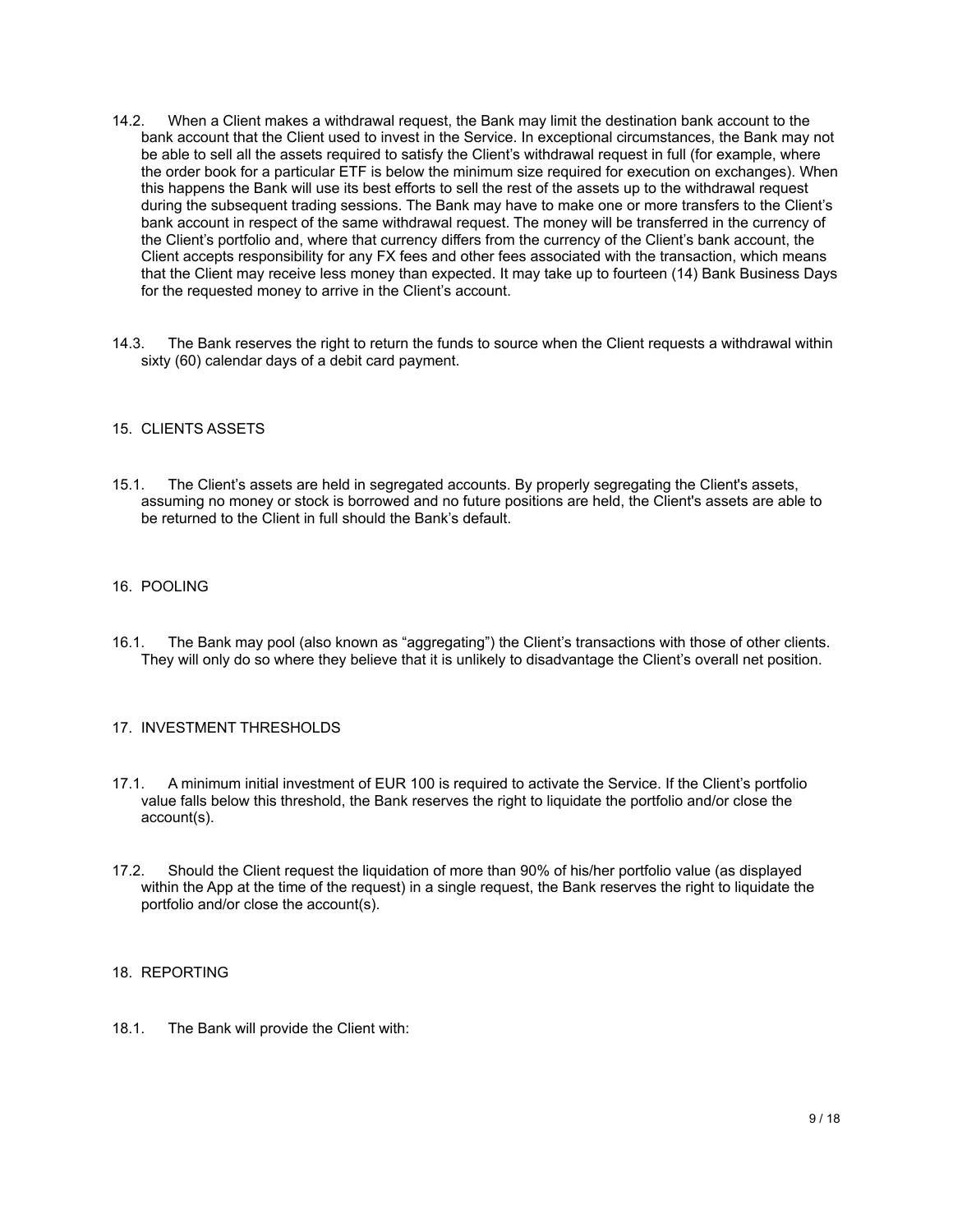- 18.1.1. a monthly report that outlines the Client's portfolio value, holdings, cash deposited/withdrawn, and transaction history throughout the month; and,
- 18.1.2. a transaction statement shortly after any transaction has been carried out on the Client's behalf.

## <span id="page-9-0"></span>19. DURATION AND TERMINATION

- 19.1. The Agreement is entered into when the Client activates the Service within the App and shall remain in force indefinitely.
- 19.2. The Bank may terminate this Agreement by providing a 30 days' notice via email, (registered) letter, or through the App.
- 19.3. The Bank may terminate this Agreement without notice under the following circumstances:
- 19.3.1. The Client is in breach of its contractual obligations towards the Bank or of any of his/her legal obligations;
- 19.3.2. The Bank has reasons to suspect a fraudulent use of the Service;
- 19.3.3. The Bank suspects the Client of money laundering, terrorist financing or similar activities.
- 19.4. This Agreement will also be automatically terminated if:
- 19.4.1. The Membership of the Client terminates for any reason whatsoever; or
- 19.4.2. The Client downgrades or otherwise changes his/her Membership with the result that he/she no longer has access to the Service.
- 19.5. The Client may terminate this Agreement at any time using the dedicated section of the App. The Agreement will be terminated immediately, without prejudice to the time necessary to liquidate the Client's portfolio, which can take up to one (1) month. The Bank may not be held liable for the price fluctuation of the Client's assets between the Client's request to terminate the Agreement and the liquidation of the Client's portfolio. The closure or reduction of the investment below the applicable threshold of all the Client's portfolio(s) will amount to termination of this Agreement.

<span id="page-9-1"></span>20. DEATH OF THE CLIENT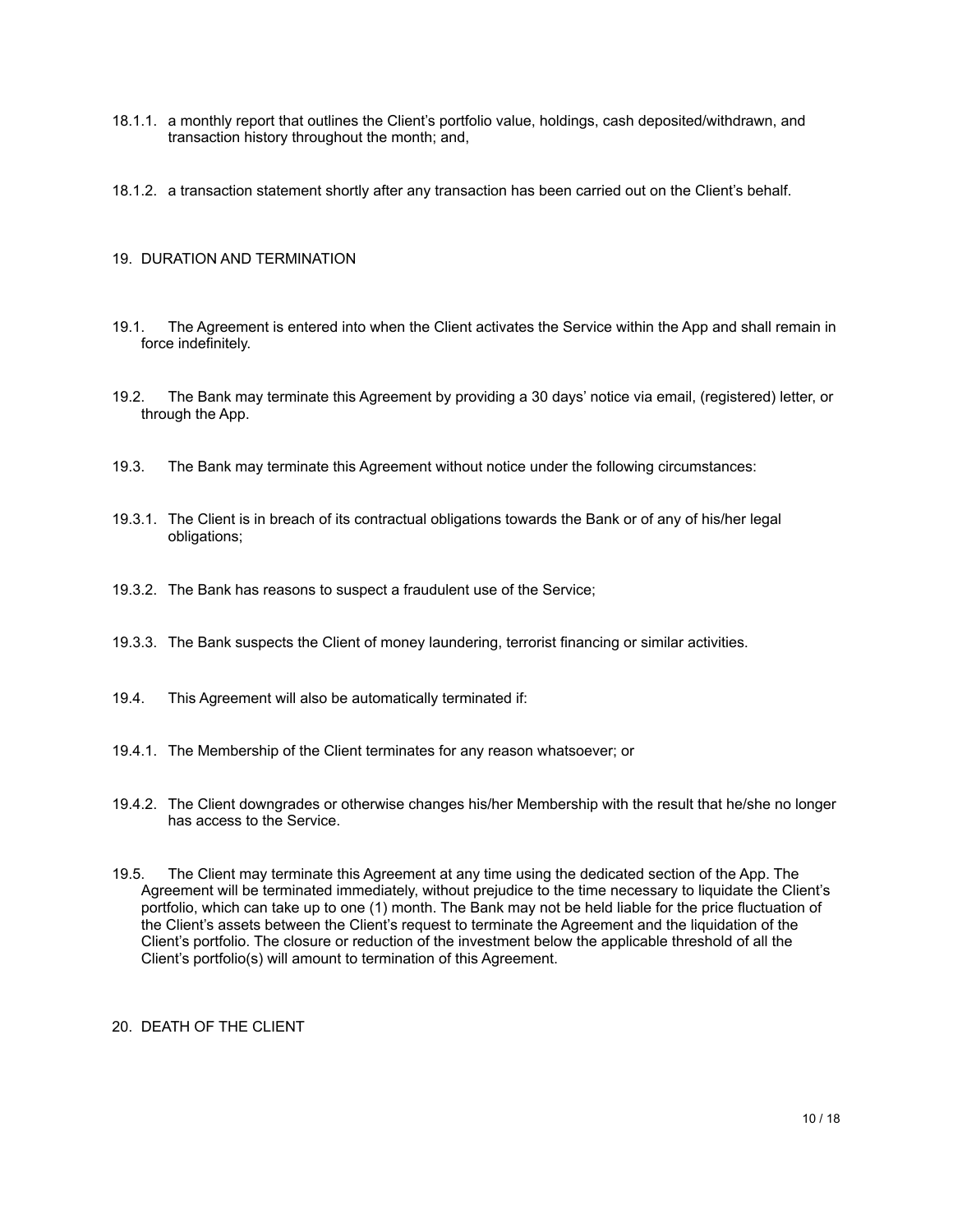20.1. The death of the Client does not lead to the automatic termination of this Agreement. The Client hereby authorises the Bank to keep on managing his/her assets after his/her death for as long as the Bank will not have received any other request from the valid heirs of the Client.

# <span id="page-10-0"></span>21. CONFLICT OF INTERESTS

- 21.1. The Bank or any person connected to it, may carry out certain transactions for the Client where it, or another client, has a duty that may conflict with the Bank's duty to Client. The Bank has developed protocols to manage conflicts of interest that enable it to act without bias or damage the Client's interests. The Bank's employees are provided with training about the protocols and the standards of conduct to which they must adhere. The Bank's management is responsible for ensuring the protocols are adhered to and to deal with any conflict that may arise. The Bank will inform the Client if it reasonably believes that it cannot adequately manage a conflict of interests.
- 21.2. The Bank is committed to taking measures to recognise, supervise, examine and resolve conflicts of interest. The Bank recognises that it is not possible to eliminate all sources of conflict of interest; however, safeguarding clients' welfare remains the Bank's primary objective.
- 21.3. Examples of conflicts of interest include:
- 21.3.1. The Bank has a direct or indirect financial interest in a commercial undertaking Client is connected to;
- 21.3.2. The Bank has a personal association or relationship with those affected, or likely to be affected, by the information or issue in question;
- 21.3.3. The Bank has a previous association with a person affected or likely to be affected by the information or issue in question;
- 21.3.4. The Bank has an interest arising from a common interest group, such as a trade association or other public or private society;
- 21.3.5. The Bank accepts gifts and/or hospitality or entertainment,
- 21.3.6. The Bank has a close personal relationship with someone who has an interest as described above;
- 21.4. The Bank maintains a log of conflicts that arise, and notes on it how each conflict was monitored and how a solution was developed and applied to resolve the problem and to prevent the Client's interests being affected. The effectiveness of the Bank's protocols is assessed by internal audit staff members who execute their duties in a wholly independent capacity.
- 21.5. Where the Bank's functions could create an internal conflict it will separate the duties appropriately. The operations functions are maintained and conducted separately from the front office functions and an appropriate level of qualification, expertise and supervision is applied.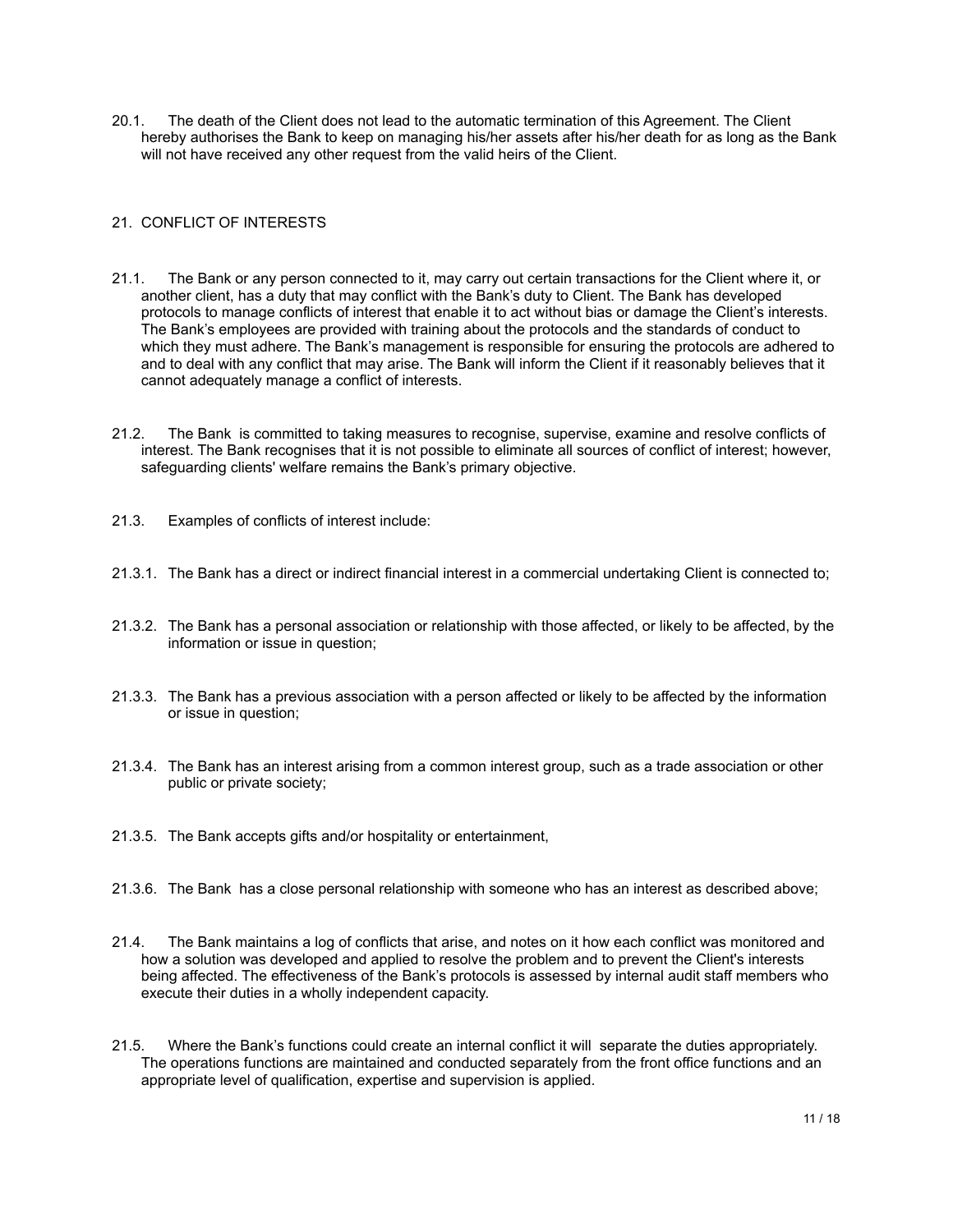## <span id="page-11-0"></span>22. PERSONAL INFORMATION

- 22.1. The Bank is committed to protecting the Client's personal information. The Client has adhered to the privacy policy of the Bank which is also available on the following website: [www.aion.be/en/privacy-policy.](http://www.aion.be/en/privacy-policy)
- 22.2. In accordance with Money Laundering Regulations and to provide the Client with the Services, the Bank collects, uses, shares and stores certain information about Client including personal information. The Bank may use this information in order to carry out electronic searches on private and public databases. The Bank will keep records of any information it obtains.
- 22.3. The Bank makes every effort to protect the Client's personal information. Other than as set out elsewhere in this Agreement or required under any law, rule or regulation and in accordance with its privacy policy, the Bank will not disclose, sell or transfer your personal information to any third party.
- 22.4. The Bank will record the Client's personal information in a form that permits the Client to be identified for five (5) years and, in certain cases (for example, regulatory requirements), the Bank may store the Client's personal information for a longer period. The Bank will not store the Client's personal information for longer than is required by law. The Client's personal information may be processed by or transferred or disclosed to and/or by us, our suppliers, subcontractors and third parties (such as to Stock Exchanges or regulators).
- 22.5. In some instances, the Bank may require the Client to provide additional information and/or documents. The Client agrees to provide the Bank with such information and/or documents within a reasonable period of time. The Client agrees that, if he/she does not provide the information/documents requested, the Bank may suspend the Service or take any other action against the Client in respect of his/her Account as necessary to further its legitimate business purpose or comply with any relevant law, rule or regulation.
- 22.6. The Bank may transfer the Client's personal information outside of the EEA only in accordance with its privacy policy.
- 22.7. The Bank may use the Client's personal information to provide the Client with an improved user experience and/or further information and/or marketing materials. The Client has the right to request that his/her personal information not be used for marketing purposes. The Client may exercise this right at any time by amending his/her preferences in the App or by notifying the Bank directly.
- 22.8. The Client may request copies of his/her personal information held by the Bank or held by any of the service providers the Bank works with by communicating with the Bank directly. The Bank may charge a fee for providing the Client with this information, as permitted by the relevant jurisdiction's law and regulation.
- 22.9. The Client agrees to ensure that the personal information the Bank holds on him/her is up to date and accurate. For further details in respect of the Bank's reasons and procedures for collecting, using, sharing and storing the Client's personal information, please review the Bank's privacy policy.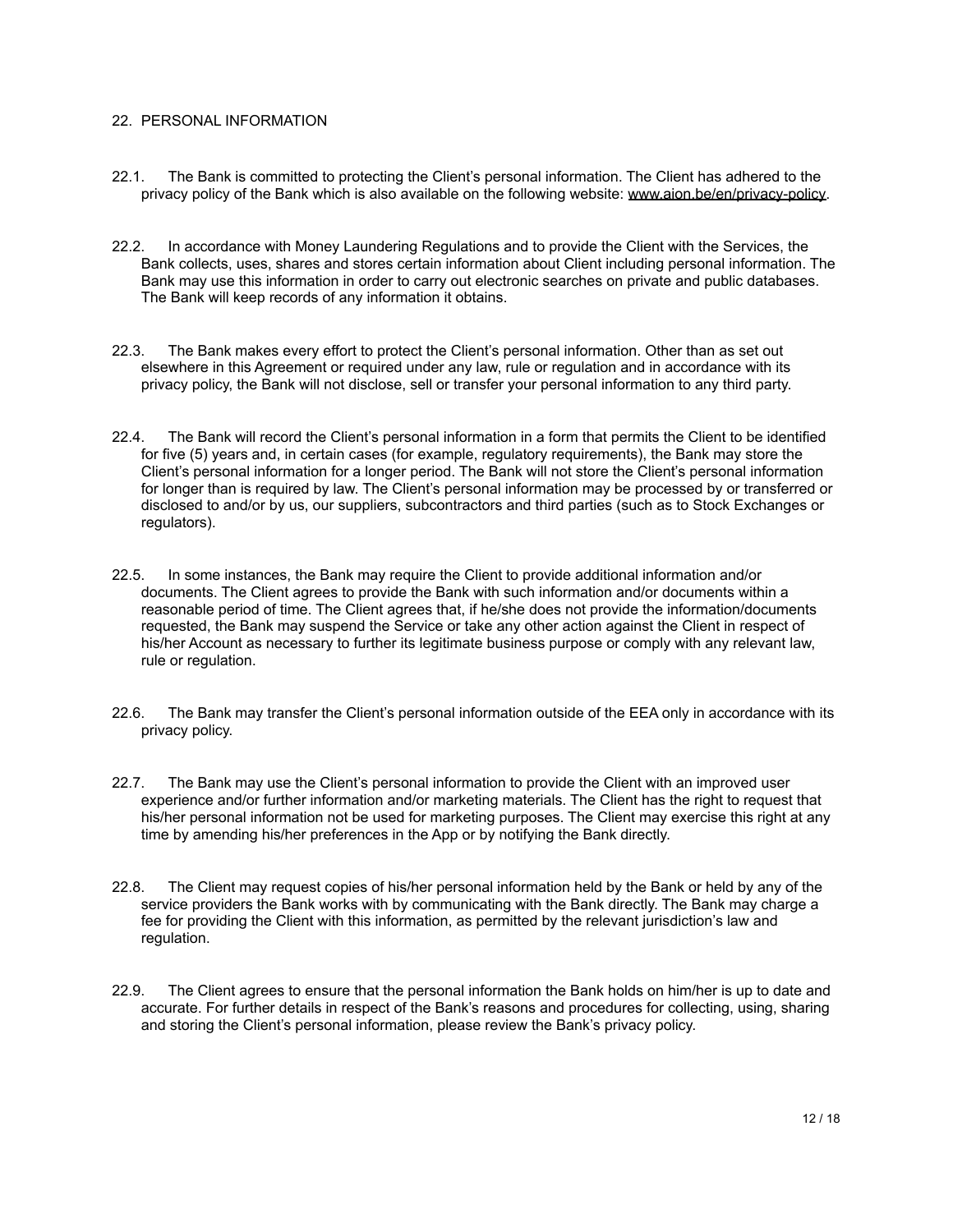## <span id="page-12-0"></span>23. COMPENSATION SCHEME

- 23.1. The Bank is a member of the Belgian Guarantee Fund.
- 23.2. All sums held in accounts with the Bank, savings certificates and financial instruments are respectively protected under deposit guarantee and investor compensation schemes:
- 23.2.1. All sums held in accounts with the Bank and savings certificates are covered by the Guarantee Fund up to EUR 100.000 (regardless of the currency) per depositor; and
- 23.2.2. Financial instruments are covered by the Guarantee Fund up to EUR 20.000 (regardless of the currency of the financial instruments).
- 23.3. For more information, please consult: <https://www.fondsdegarantie.belgium.be/fr> (French version) or <https://garantiefonds.belgium.be/nl> (Dutch version).

#### <span id="page-12-1"></span>24. MISCELLANEOUS

#### 24.1. Communication

24.1.2. All information, statements, and reporting of whatever nature will be made available to the Client via the App and, if deemed appropriate by the Bank, sent to the Client by email or via other media (e.g. letter, etc.).

24.1.3. The Bank may record and monitor its telephone conversations with the Client. The Bank will store recordings for at least the period required by law and not for longer than is necessary with regards to the purposes for which they are being processed in accordance with its privacy policy.

- 24.2. Amendment to the Agreement
- 24.2.1. The Bank may amend this Agreement unilaterally. Any amendment will be notified to the Client via the App and/or email and will come into force one (1) month from the date of the notification.
- 24.2.2. An amendment to this Agreement required by law, administrative or judicial decision, regulation or any guidelines or communication of whatever nature of any authority will enter into force upon its communication to the Client.
- 24.2.3. If the Client does not agree with the amendment, the Client may terminate the Agreement within the notice period provided in Clause24.2.1. The Client's failure to respond to such a notification within this notice period will amount to acceptance of the amendment.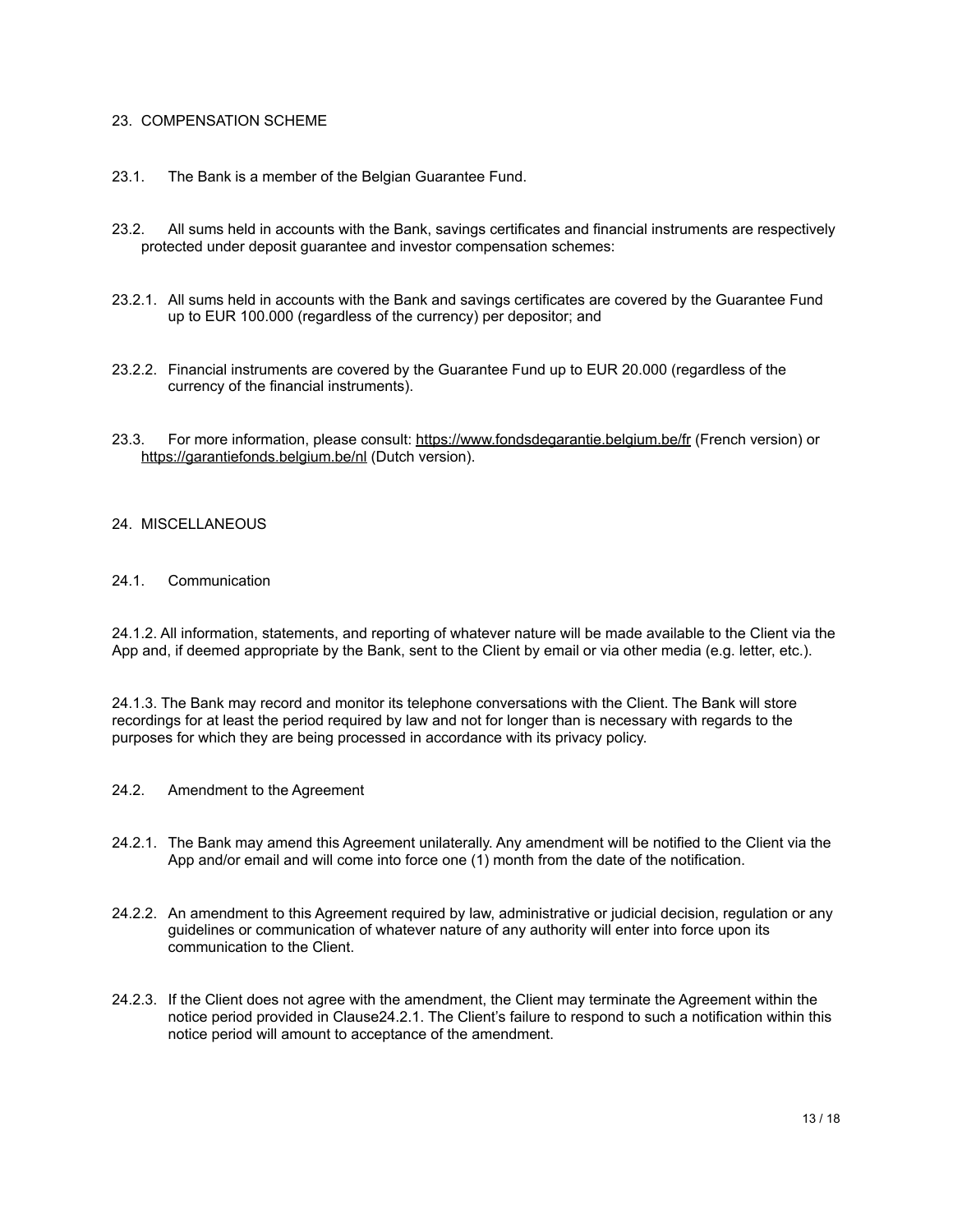## 24.3. Assignment and Transfer

24.3.1. The Client does not have the right to assign and/or transfer all or part of this Agreement without the prior, written and express consent of the Bank.

24.3.2. The Bank has the right to assign and/or transfer all or part of this Agreement. As the case may be, this will be treated as an amendment and will be carried out in compliance with Clause22.2, without prejudice to general transfer that may take place in the context of corporate restructuring or transfer of business of assets.

#### 24.4. Taxes

24.4.1. At the end of each year, the Bank will provide the Client with a summary of all the taxable events on his/her portfolio, such as dividend distributions and capital gains or losses.

24.4.2. The Client acknowledges and agrees that it will be his/her obligation to complete and submit the appropriate tax filings with the relevant tax authorities.

## 24.5. Cancellation Rights

- 24.5.1. The Client has a period of fourteen (14) calendar days, beginning on the date on which the Service is activated or the date on which the Client receives a copy of this Agreement, whichever is the latest, within which to cancel the Service. The Bank will sell any investments made on the Client's behalf but will not be responsible for any market loss that the Client may incur as a result.
- 24.6. Complaints and requests
- 24.6.1. Any complaints or requests should be introduced via the Bank's Customer Happiness Centre. This self-service is a service which generates automated answers.
- 24.6.2. Clients also have direct access to a chat with human employees. This chat will be available on business days and during business working hours (9:00 am to 5:00 pm). Bank business days are subject to changes. Please refer to the Bank's FAQ for more information on the bank business days. If the need arises, contacts by text messages, phone or email will be organised.
- 24.6.3. Clients who have lost their phone and cannot access the relevant section of the Bank's Website (for example due to card restriction) may reach the emergency centre using the phone number, which he/she finds in the Bank's FAQ. Please note that this channel should only be used if the relevant section of the Bank's App or Website are unavailable.
- 24.6.4. A Client who wants to report an issue should refer to the relevant instructions available on the App or the FAQ. The Customer Happiness Centre will always attempt to find an adequate solution in a reasonable timeframe.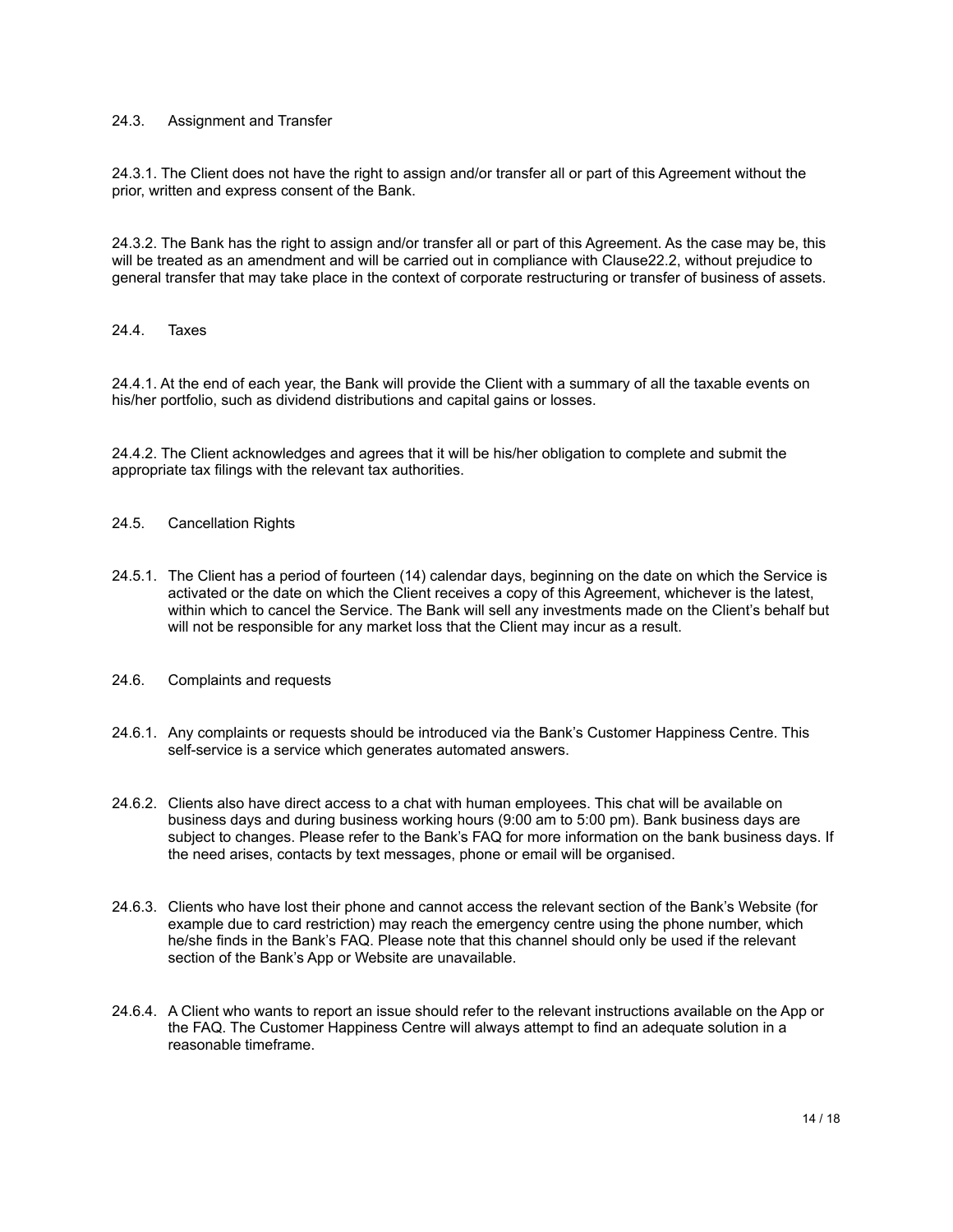- 24.6.5. If the Client is of the opinion that the Customer Happiness Centre did not find an appropriate solution to his/her problem, he/she will be able to start an official complaint procedure with the Bank. Complaints will be handled within the timeframe provided by applicable regulation. Answers and complaints resolution shall be sent in PDF format to an e-mail address of the Client, provided during the on-boarding process.
- 24.6.6. Clients who qualify as consumers (natural persons acting outside the scope of their professional activities) and who are not satisfied with the Bank's position may contact:

the Belgian Ombudsman in financial matters ("Ombudsfin"): Ombudsfin North Gate II, Roi Albert II Boulevard, 8 (box 2), 1000 Brussels, Belgium, Email : [ombudsman@ombudsfin.be](mailto:ombudsman@ombudsfin.be) Fax : +32 2 545 77 79 Web : <https://www.ombudsfin.be/>

# <span id="page-14-0"></span>25. APPLICABLE LAW AND COMPETENT COURT

- 25.1. All the rights and obligations of the Client and the Bank under this Agreement are governed by and should be construed in accordance with Belgian law.
- 25.2. Without prejudice to overriding and mandatory legal provisions providing for the competence of other jurisdictions (for example for consumers), the Bank and the Client, either demanding or defending, may seize the courts of Brussels for any dispute arising from or relating directly or indirectly to their business relationship.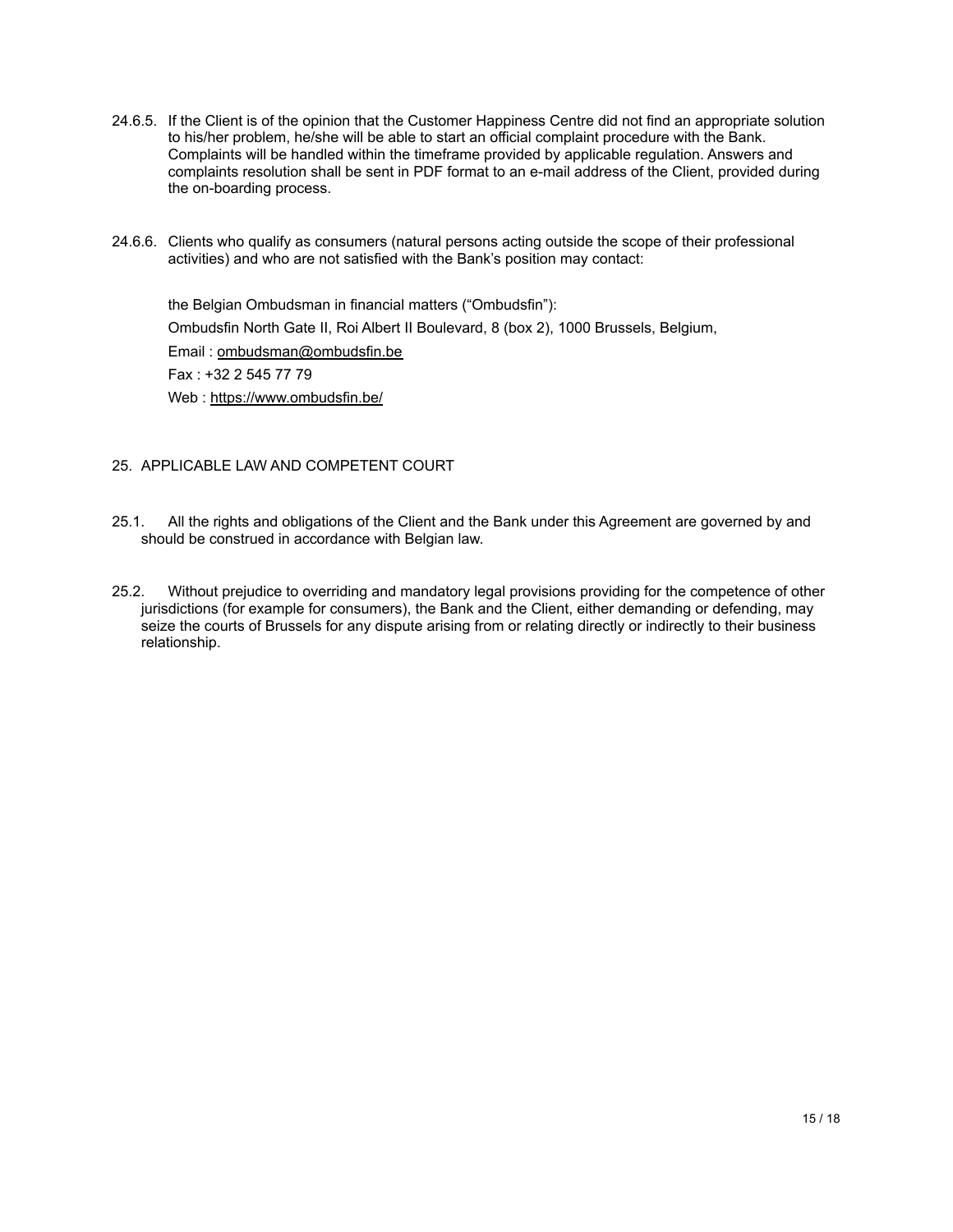# ANNEX I - INVESTMENT PROFILES, ETF PORTFOLIOS, AND RISKS

### **I. INVESTMENT PROFILES**

Based on the investment survey filled out by the Client and on the basis of all information at the disposal of the Bank, the Bank categorises the Client within one of the four categories of investment profiles:

- A. Savings only: the Client is not ready to take on investment risk. The Client's priority is to keep his/her money safe.
- B. Conservative: the Client's priority is to protect his/her savings. The Client does not expect high returns and is more focused on slow, stable growth. The Client is ready to run a low investment risk.
- C. Moderate: the Client's priority is to make his/her money grow via investments and the Client accepts a moderate level of risk.
- D. Dynamic: the Client is willing to take on high investment risk. The Client expects high returns over long term but however acknowledges that he/she may see fluctuations in his/her portfolio's value throughout the short and medium term.

#### **II. ETF PORTFOLIOS**

The Bank offers different investment portfolios consisting of ETFs. Whilst all portfolios are exclusively composed of ETFs, these ETFs may invest in various classes of assets, including (but not limited to) equities and bonds.

The Bank offers nine (9) basic strategy portfolios.

Amongst these nine portfolios, three (3) are typically suitable for Clients with a Conservative profile, three (3) are typically suitable for Clients with a Moderate profile, and three (3) are typically suitable for Clients with a Dynamic profile.

The Bank may offer other investment portfolios as well, e.g. thematic portfolios. The information regarding other available portfolios will be provided in the Bank's mobile app and/or on the Bank's website.

Clients may always invest in a portfolio that has a lower risk rating than his/her investment profile.

## **III. INSTRUMENT RISKS**

An ETF may invest in various types of financial instruments.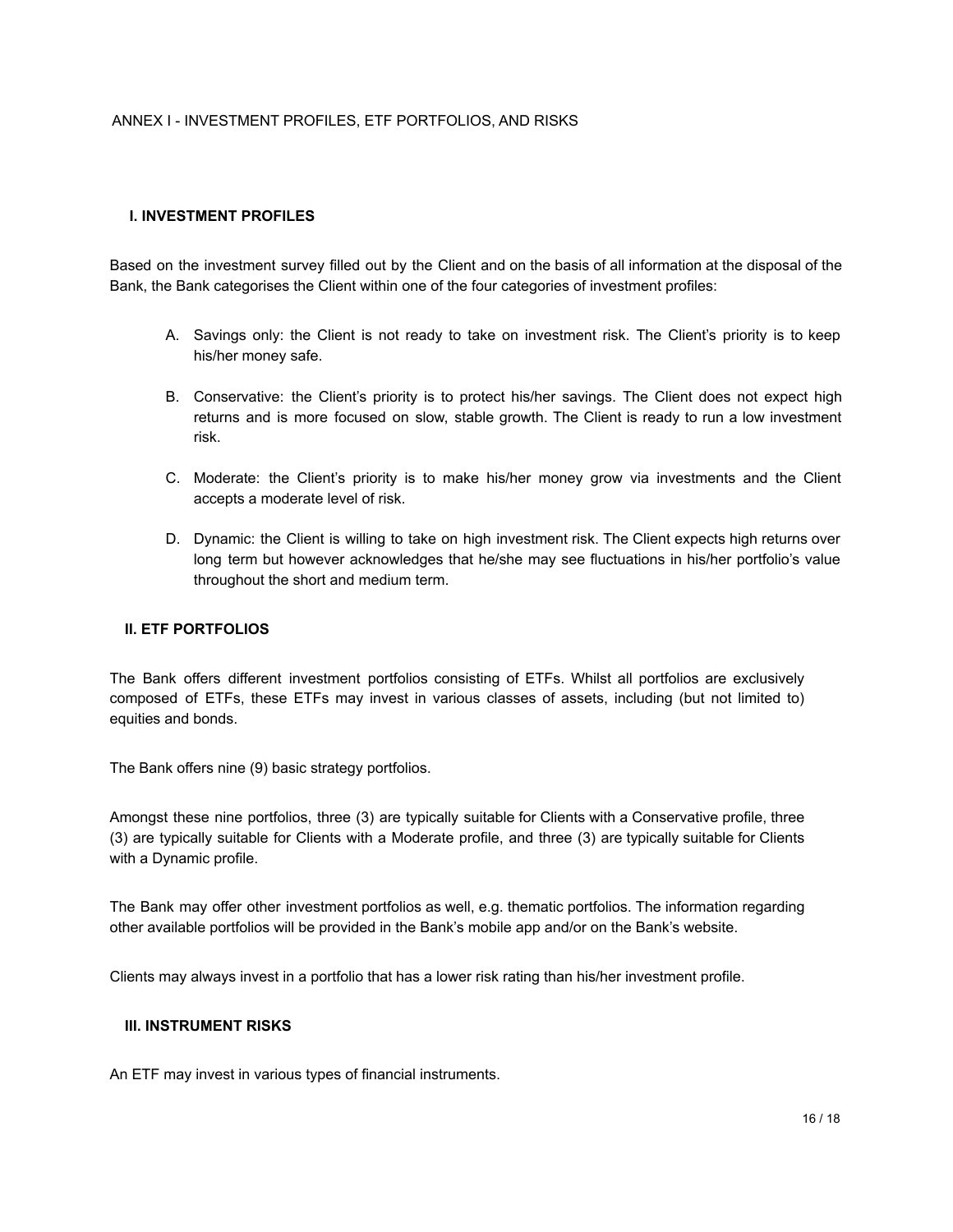Some specific risks associated with investing in ETFs that hold equities include:

- 1. Dividend payment and growth is not guaranteed;
- 2. Companies in which an ETF invests may go into liquidation, bankruptcy, receivership or similar procedures which may result in the shares becoming worthless;
- 3. Equity markets may decline in value;
- 4. Corporate earnings and financial markets may be volatile;
- 5. If there is no recognised market for shares, then these will be difficult to sell and accurate information about their value may be hard to obtain;
- 6. Investments in smaller underlying companies may be difficult to sell if there is reduced liquidity in the market;
- 7. The value of one's holdings in an ETF that invests in foreign companies may be influenced not only by the performance of those companies but also by foreign exchange rates which may change adversely affecting the value of the shares in your base currency.

The fixed income securities included in the relevant ETF are issued by governments, governmental bodies, quasi-governmental bodies, and local authorities. The main risks associated with these securities includes:

- 1. There are few recognised markets in which such securities are traded because they are traded between the issuers, their brokers, and the banks and securities houses making a market in the securities;
- 2. Capital may be lost if the issuer defaults;
- 3. Capital may be eroded due to the effects of inflation; and
- 4. The value of fixed income securities may fall as well as rise.

Collective investment funds may be authorised by an approved regulator or unauthorised and unapproved. The Bank will only invest the Client's money in authorised funds quoted on recognised leading exchanges and in funds traded on the London stock exchange which have a UK Reporting Fund Status approved by HMRC. The main risks associated with investing in collective investment funds are:

- 1. There may be no recognised market for collective investment funds as units/shares are issued and redeemed by the managers of the funds;
- 2. Funds may be valued for pricing and dealing purposes either daily, weekly, fortnightly, monthly or even less frequently by the fund managers;
- 3. The prices of the underlying investments of the funds will vary according to the markets on which these 17 / 18